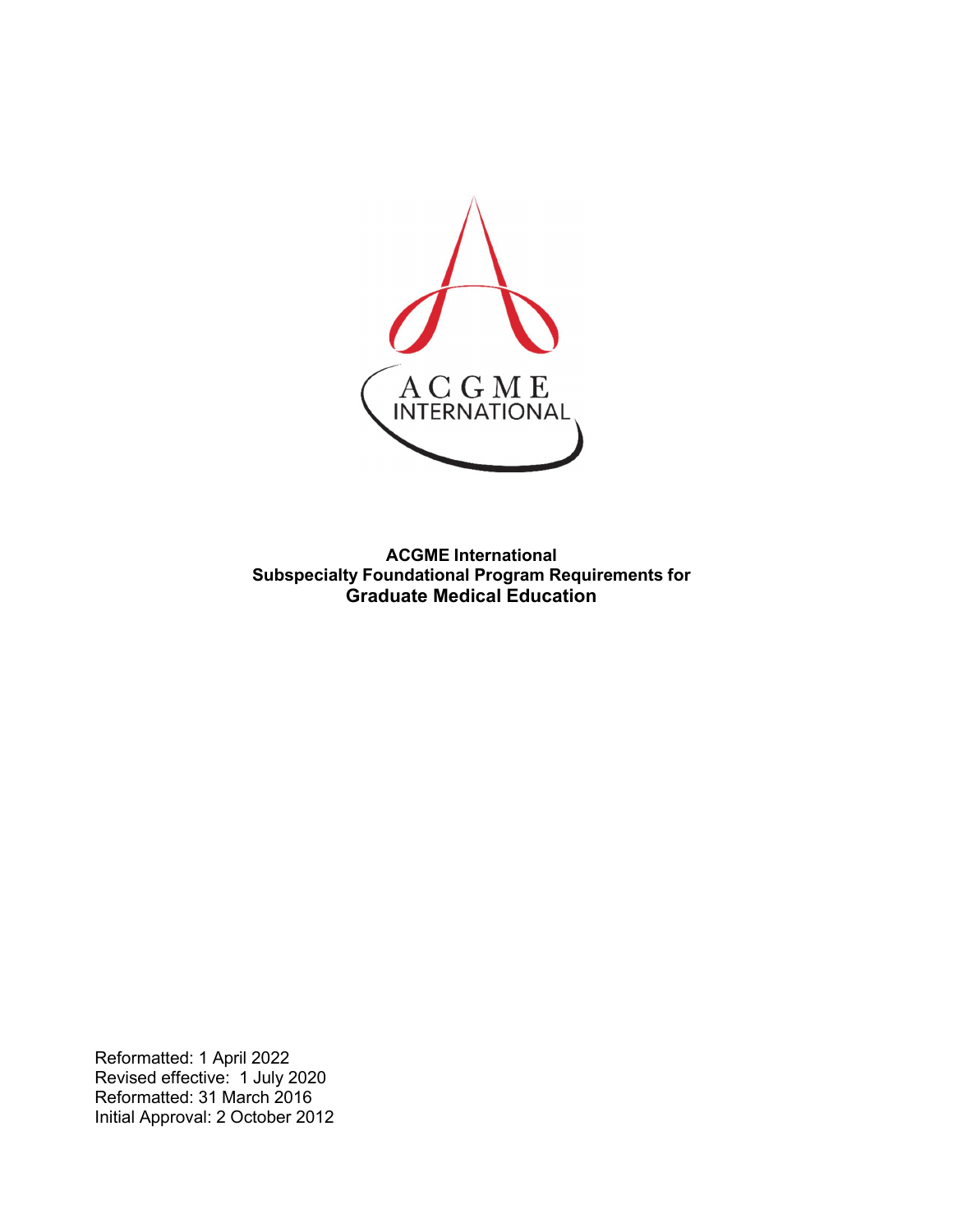# **ACGME International Subspecialty Foundational Program Requirements for Graduate Medical Education**

*Fellowship is advanced graduate medical education beyond a core residency program for physicians who desire to enter more specialized practice. Fellowship-educated physicians serve the public by providing subspecialty care, which may also include core medical care,acting as a community resource for expertise in their field, creating and integrating new knowledge into practice, and educating future generations of physicians. Post-graduate medical education values the strength that a diverse group of physicians brings to medicalcare.*

*Fellows who have completed a residency program are able to practice independently in their core specialty. The prior medical experience and expertise of fellows distinguish themfrom physicians entering into residency. The fellow's care of patients within the subspecialty is undertaken with appropriate faculty supervision and conditional independence. Faculty members serve as role models of excellence, compassion, professionalism, and scholarship. The fellow develops deep medical knowledge, patient care skills, and expertise applicable to their focused area of practice.*

*In addition to clinical education, many fellowship programs advance fellows' skills as physician-scientists. While the ability to create new knowledge within medicine is not exclusive to fellowship-educated physicians, the fellowship experience expands a physician's abilities to pursue hypothesis-driven scientific inquiry that results in contributions to the medical literature and patient care. Beyond the clinical subspecialty expertise achieved, fellows develop mentored relationships built on an infrastructure thatpromotes collaborative research.*

#### **I. Institution**

#### **I.A. Sponsoring Institution**

I.A.1. The Sponsoring Institution must establish the fellowship within a department of the core specialty or in an administrative unit with a primary mission of advancing subspecialty education and patient care.

#### **I.B. Participating Sites**

- I.B.1. There must be a program letter of agreement (PLA) between the program and each participating site providing a required assignment.
- I.B.2. The PLA must be approved by the designated institutional official (DIO) and renewed at least every five years.

#### **II. Program Personnel and Resources**

- **II.A.** Program Director
- II.A.1. There must be a single program director with authority and accountability for the operation of the program.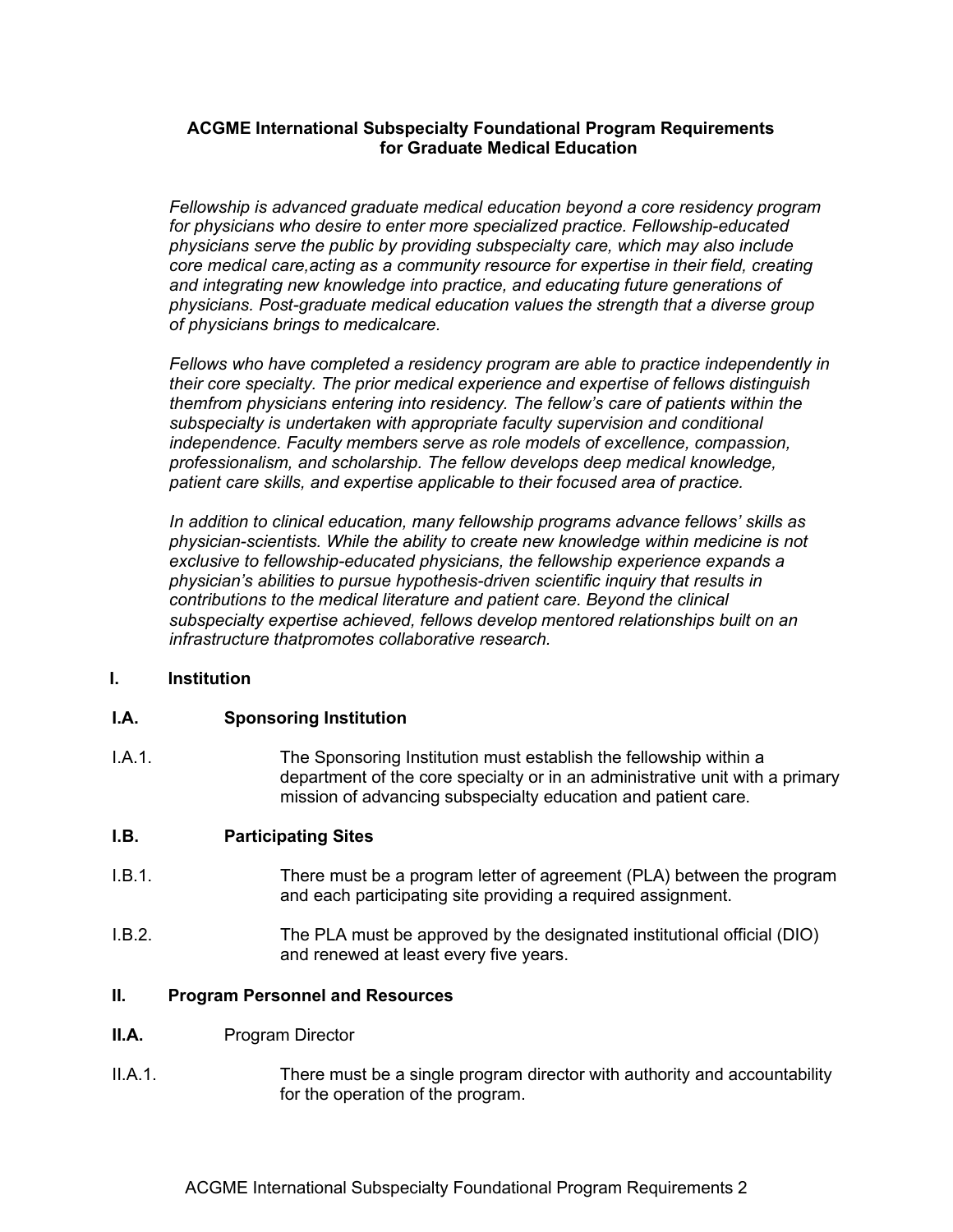| II.A.1.a) | The Sponsoring Institution's Graduate Medical Education<br>Committee (GMEC) must approve a change in the program<br>director.                                                                      |
|-----------|----------------------------------------------------------------------------------------------------------------------------------------------------------------------------------------------------|
| II.A.1.b) | After approval, the program director must submit this change to<br>the ACGME-I via the Accreditation Data System (ADS).                                                                            |
| II.A.2.   | The program director must have a reporting relationship with the program<br>director of the core specialty residency program to ensure compliance<br>with ACGME-I requirements.                    |
| II.A.3.   | The program director must be available at the primary clinical site.                                                                                                                               |
| II.A.4.   | The program director must dedicate, on average, a minimum of 15 hours<br>per week of his/her professional effort to the administrative and<br>educational activities of the program.               |
| II.A.5.   | The program director's responsibilities must include:                                                                                                                                              |
| II.A.5.a) | administering and maintaining an educational environment<br>conducive to educating the fellows in each of the ACGME-I<br>Competencies;                                                             |
| II.A.5.b) | formally meeting with each fellow to discuss his/her semiannual or<br>final evaluation based on the review of the Clinical Competency<br>Committee (CCC);                                          |
| II.A.5.c  | monitoring fellow supervision at all participating sites;                                                                                                                                          |
| II.A.5.d  | in specialties where ACGME-I Case Logs are required, monitoring<br>fellow Case Logs at least semi-annually, and counseling fellows or<br>revising clinical experiences as needed;                  |
| II.A.5.e) | developing and overseeing a process to evaluate candidates prior<br>to approval as program faculty members for participation in<br>fellowship program education, and at least annually thereafter; |
| II.A.5.f  | approving program faculty members for participation in fellow<br>education at all sites;                                                                                                           |
| ILA.5.g)  | removing program faculty members from participation in fellow<br>education at all sites:                                                                                                           |
| ILA.5.h)  | removing fellows from supervising interactions and/or learning<br>environments that do not meet the standards of the program;                                                                      |
| II.A.5.i) | providing applicants who are offered an interview with information<br>related to the applicant's eligibility for the relevant subspecialty<br>board examination(s);                                |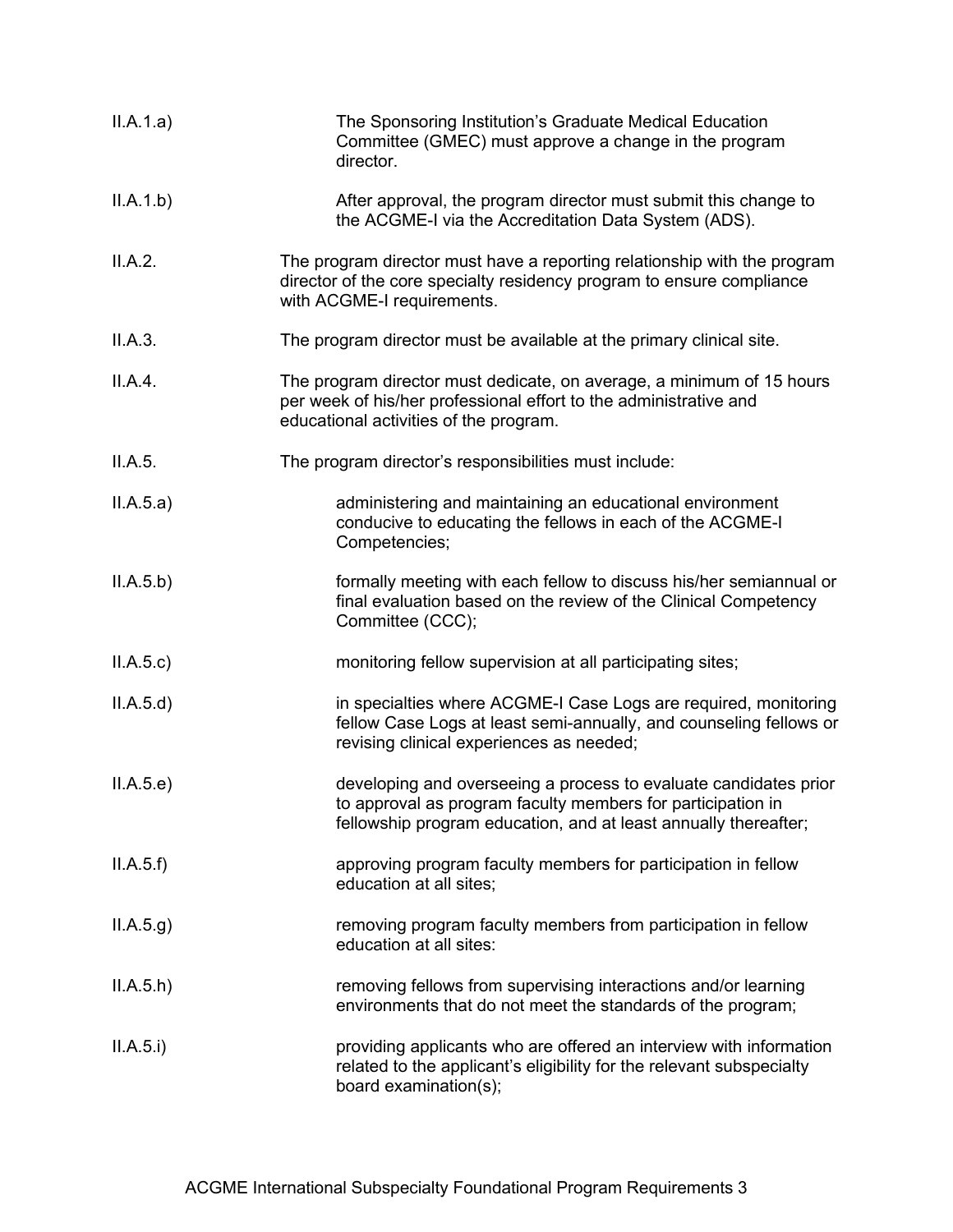| II.A.5.j) | providing a learning and working environment in which fellows<br>have the opportunity to raise concerns and provide feedback in a<br>confidential manner as appropriate, without fear of intimidation or<br>retaliation;                                                       |
|-----------|--------------------------------------------------------------------------------------------------------------------------------------------------------------------------------------------------------------------------------------------------------------------------------|
| II.A.5.k) | ensuring the program's compliance with the Sponsoring<br>Institution's policies and procedures related to grievances and due<br>process;                                                                                                                                       |
| II.A.5.I) | ensuring the program's compliance with the Sponsoring<br>Institution's policies and procedures for due process when action<br>is taken to suspend or dismiss, not to promote, or not to renew the<br>appointment of a fellow;                                                  |
| ILA.5.m)  | submitting accurate and complete information required as<br>requested by the DIO, GMEC, and ACGME-I; and,                                                                                                                                                                      |
| ILA.5.n)  | obtaining review and approval of the Sponsoring Institution's DIO<br>before submitting information or requests to the ACGME-I, as<br>required in the Institutional Requirements and outlined in the<br>ACGME-I Program Director's Guide to the Common Program<br>Requirements. |
| II.A.6.   | Qualifications of the program director should include:                                                                                                                                                                                                                         |
| II.A.6.a) | a minimum of three years of documented experience as a<br>clinician, administrator, and educator in the subspecialty;                                                                                                                                                          |
| II.A.6.b) | current American Board of Medical Specialties (ABMS)<br>certification in the subspecialty or specialty qualifications that are<br>deemed equivalent or acceptable to the Review Committee-<br>International; and,                                                              |
| ILA.6.c)  | current medical licensure to practice in the Sponsoring Institution's<br>host country and appropriate medical staff appointment.                                                                                                                                               |
| II.B.     | <b>Faculty</b>                                                                                                                                                                                                                                                                 |
| II.B.1.   | There must be a sufficient number of (physician and non-physician)<br>faculty members with documented qualifications to instruct and supervise<br>all fellows in the program.                                                                                                  |
| II.B.2.   | All faculty members must:                                                                                                                                                                                                                                                      |
| ILB.2.a)  | be role models of professionalism;                                                                                                                                                                                                                                             |
| II.B.2.b) | demonstrate commitment to delivery of safe, quality, cost-<br>effective, patient-centered care;                                                                                                                                                                                |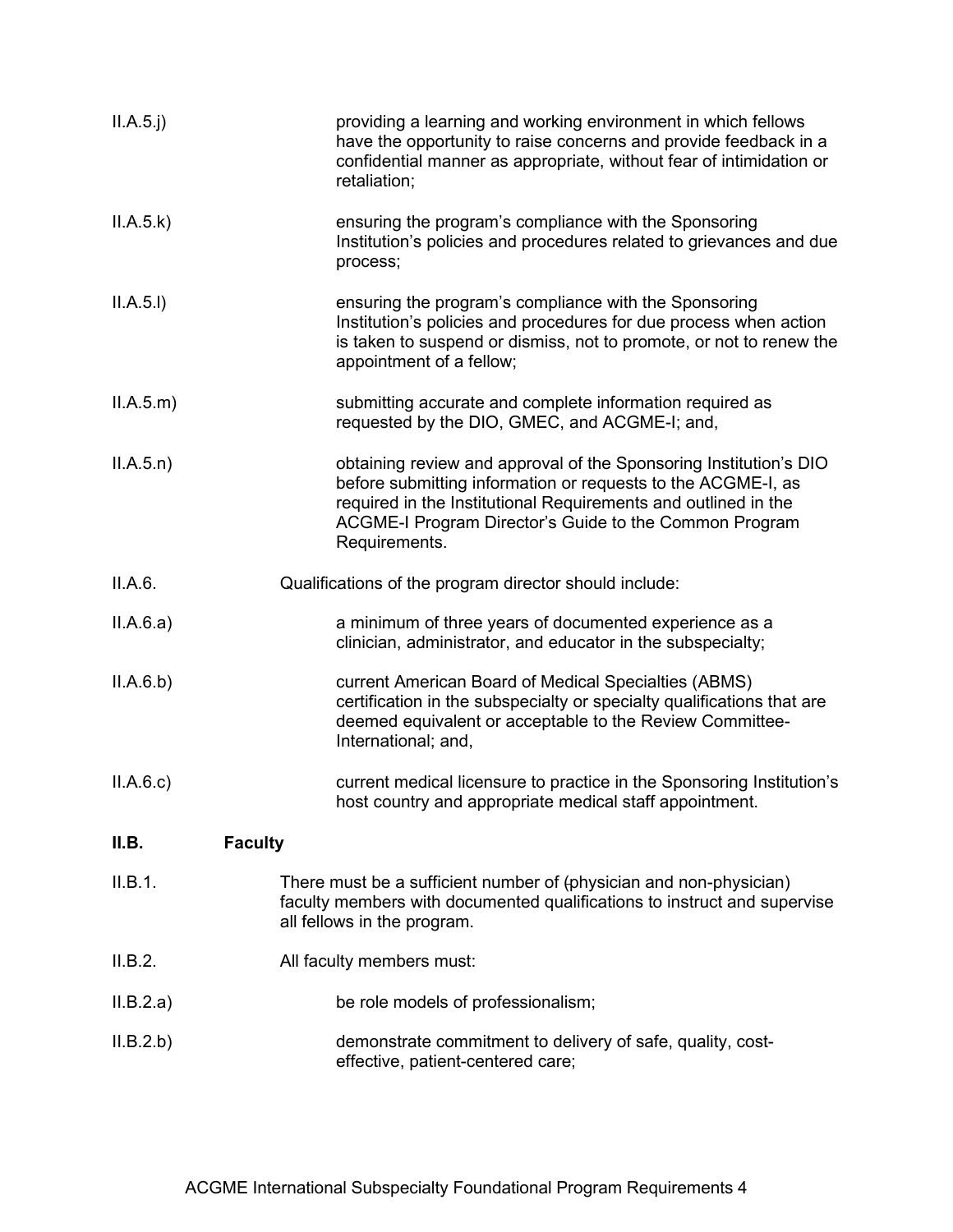| II.B.2.c  | devote sufficient time to the educational program to fulfill their<br>supervisory and teaching responsibilities;                                                                             |
|-----------|----------------------------------------------------------------------------------------------------------------------------------------------------------------------------------------------|
| II.B.2.d  | demonstrate a strong interest in the education of fellows;                                                                                                                                   |
| II.B.2.e) | administer and maintain an educational environment conducive to<br>educating fellows in each of the ACGME-I Competency areas;                                                                |
| II.B.2.f) | regularly participate in organized clinical discussions, rounds,<br>journal clubs, and conferences;                                                                                          |
| II.B.2.g. | establish and maintain an environment of inquiry and scholarship<br>with an active research component; and,                                                                                  |
| II.B.2.h  | pursue faculty development designed to enhance their skills, at<br>least annually.                                                                                                           |
| II.B.3.   | All physician faculty members must:                                                                                                                                                          |
| II.B.3.a) | have current ABMS certification in the subspecialty or possess<br>qualifications that meet all criteria for appointment as a faculty<br>member at the program's Sponsoring Institution; and, |
| II.B.3.b) | possess current medical licensure and appropriate medical staff<br>appointment.                                                                                                              |
| II.B.4.   | A portion of the faculty must be designated as core physician faculty<br>members who:                                                                                                        |
| II.B.4.a) | are expert evaluators of the competency domains;                                                                                                                                             |
| II.B.4.b) | work closely with and support the program director;                                                                                                                                          |
| II.B.4.c) | assist in developing and implementing evaluation systems;                                                                                                                                    |
| II.B.4.d  | teach and advise fellows; and,                                                                                                                                                               |
| II.B.4.e) | dedicate, on average, 15 hours per week throughout the year to<br>the program.                                                                                                               |
| II.B.5.   | Each program must have at least one core faculty member in addition to<br>the program director.                                                                                              |
| II.B.6.   | The minimum core faculty member-to-fellow ratio is 1:2.                                                                                                                                      |
| II.C.     | <b>Other Program Personnel</b>                                                                                                                                                               |
| II.C.1.   | The institution and the program must jointly ensure the availability of all<br>necessary professional, technical, and clerical personnel for the effective<br>administration of the program. |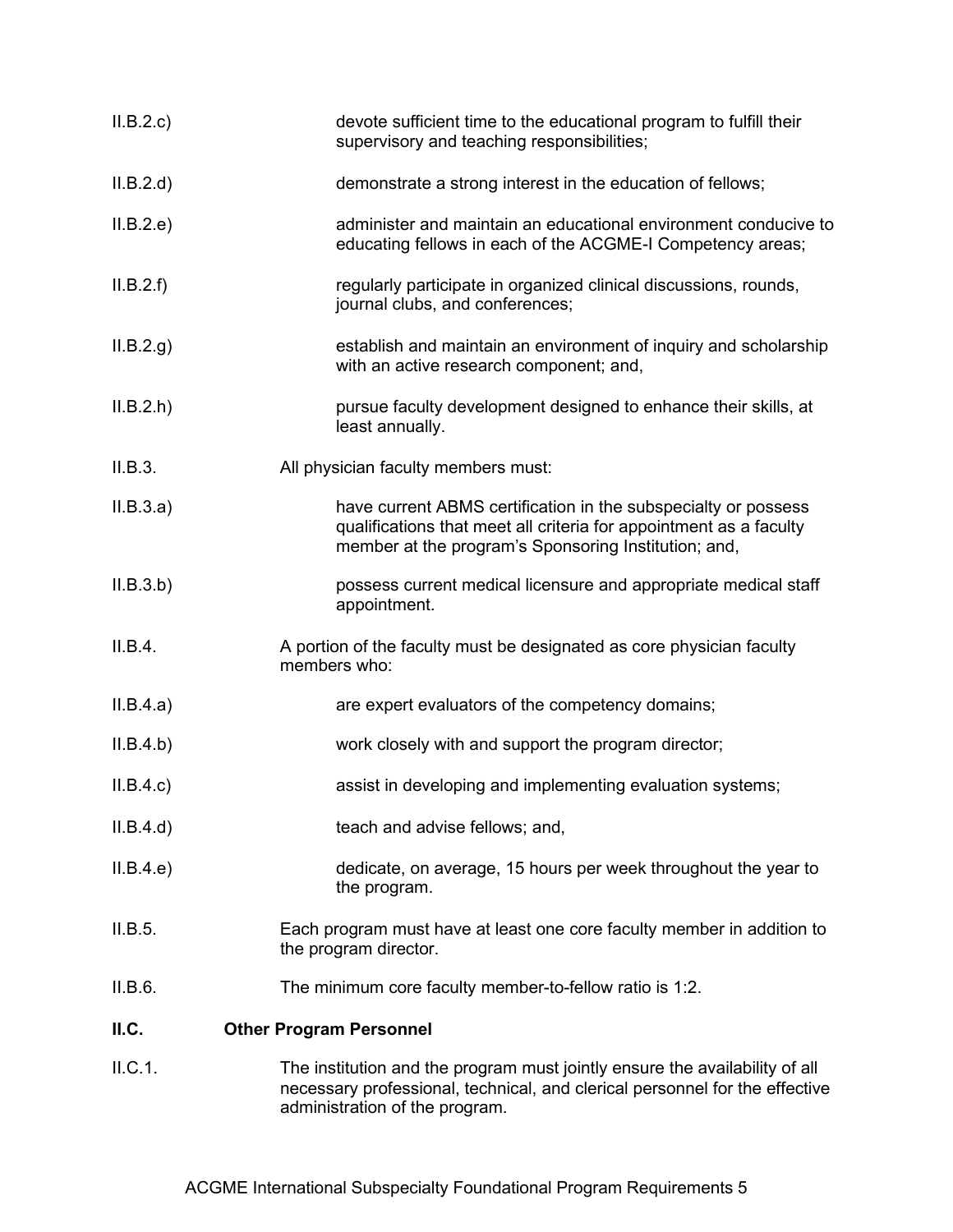| II.C.2.  | There must be a program coordinator.                                                                                                        |
|----------|---------------------------------------------------------------------------------------------------------------------------------------------|
| ILC.2.a) | The program coordinator must be provided with support adequate<br>for administration of the program based on its size and<br>configuration. |

# **II.D. Resources**

- II.D.1. The institution and the program must jointly ensure the availability of adequate resources for fellow education, as defined in the Advanced Specialty Program Requirements.
- II.D.2. There must be sufficient patient population of different ages and genders, with a variety of ethnic, racial, sociocultural, and economic backgrounds, having a range of clinical problems to meet the program's educational goals and provide a breadth and depth of experience in the subspecialty.
- II.D.3. Fellows must have ready access to subspecialty-specific and other appropriate reference material in print or electronic format.
- II.D.3.a) Electronic medical literature databases with search capabilities must be available.

## **III. Fellow Appointment**

# **III.A. Eligibility Criteria**

III.A.1. Prior to appointment in the program, fellows should have completed an Accreditation Council for Graduate Medical Education (ACGME)- or ACGME-I-accredited residency program or an equivalent program acceptable to the DIO, GMEC, and program director.

#### **III.B. Number of Fellows**

- III.B.1. The number of available fellow positions in the program must be at least one per year unless otherwise specified in the Advanced Specialty Program Requirements.
- III.B.2. The presence of other learners (including fellows from other specialties, subspecialty fellows, students, and nurse practitioners) in the program must not interfere with the appointed fellows' education.

## **IV. Educational Program**

## **IV.A. ACGME-I Competencies**

IV.A.1. The program must integrate the following ACGME-I Competencies into the curriculum, and structure the curriculum to support fellow attainment of each: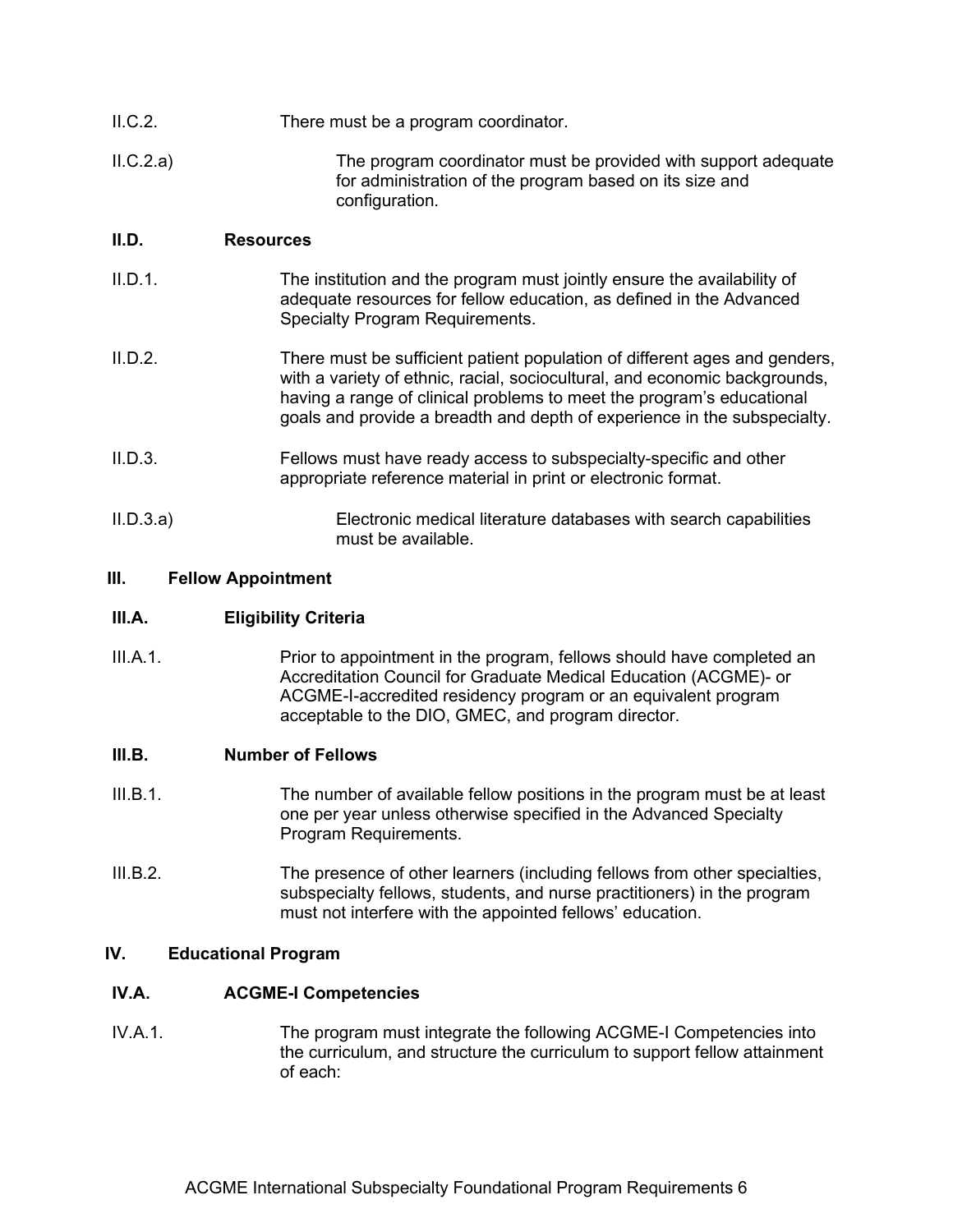| IV.A.1.a) | Professionalism<br>Fellows must demonstrate a commitment to carrying out<br>professional responsibilities and an adherence to ethical<br>principles.                                                                                                                                                                |
|-----------|---------------------------------------------------------------------------------------------------------------------------------------------------------------------------------------------------------------------------------------------------------------------------------------------------------------------|
| IV.A.1.b) | <b>Patient Care and Procedural Skills</b><br>Fellows must provide patient care that is compassionate,<br>appropriate, and effective for the treatment of health problems and<br>the promotion of health.                                                                                                            |
| IV.A.1.c) | <b>Medical Knowledge</b><br>Fellows must demonstrate knowledge of established and evolving<br>biomedical clinical, epidemiological, and social-behavioral<br>sciences, as well at the application of this knowledge to patient<br>care.                                                                             |
| IV.A.1.d) | Practice-based Learning and Improvement<br>Fellows must demonstrate the ability to investigate and evaluate<br>their care of patients, to appraise and assimilate scientific<br>evidence, and to continuously improve patient care based on<br>constant self- evaluation and lifelong learning.                     |
| IV.A.1.e) | Interpersonal and Communication Skills<br>Fellows must demonstrate interpersonal and communication skills<br>that result in the effective exchange of information and<br>collaboration with patients, their families, and health professionals.                                                                     |
| IV.A.1.f) | <b>Systems-based Practice</b><br>Fellows must demonstrate an awareness of and responsiveness<br>to the larger context and system of health care, including the<br>social determinates of health, as well as the ability to call<br>effectively on other resources in the system to provide optimal<br>patient care. |
| IV.B.     | <b>Regularly Scheduled Educational Activities</b>                                                                                                                                                                                                                                                                   |
| IV.B.1.   | Fellows must have protected time to participate in didactic and other<br>educational sessions.                                                                                                                                                                                                                      |
| IV.B.2.   | All core conferences must have at least one faculty member present, and<br>must be scheduled to ensure peer-peer and peer-faculty interaction.                                                                                                                                                                      |
| IV.B.3.   | Patient-based teaching must include direct interaction between fellows<br>and faculty members, bedside teaching, discussion of pathophysiology,<br>and the use of current evidence in diagnostic and therapeutic decisions.<br>The teaching must be:                                                                |
| IV.B.3.a) | formally conducted on all inpatient, outpatient, and consultative<br>services; and,                                                                                                                                                                                                                                 |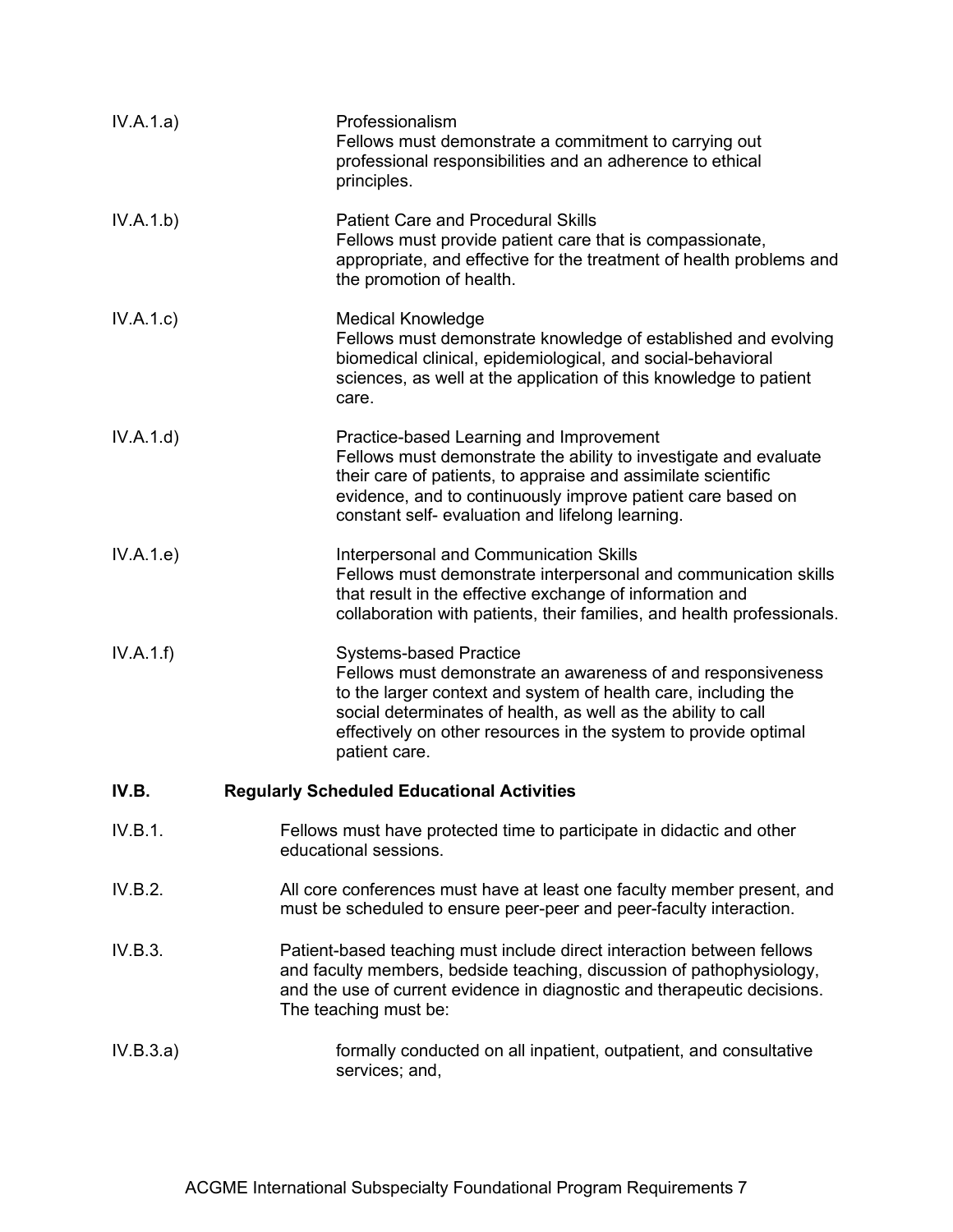| IV.B.3.b)     | conducted with a frequency and duration that ensures a<br>meaningful and continuous teaching relationship between the<br>assigned supervising faculty member(s) and fellows.                                    |
|---------------|-----------------------------------------------------------------------------------------------------------------------------------------------------------------------------------------------------------------|
| IV.B.4.       | Fellows must receive instruction in practice management,<br>professionalism, and ethical conduct relevant to the subspecialty.                                                                                  |
| IV.C.         | <b>Clinical Experiences</b>                                                                                                                                                                                     |
| IV.C.1.       | Clinical responsibilities must be structured so that progressive clinical,<br>technical, and consultative experiences are provided to enable all fellows<br>to develop expertise as a consultant.               |
| IV.C.2.       | The curriculum must contain the following educational components:                                                                                                                                               |
| IV.C.2.a)     | a set of program aims, consistent with the Sponsoring Institution's<br>mission, the needs of the country or jurisdiction that the program<br>serves, and the desired distinctive capabilities of its graduates; |
| IV.C.2.b)     | overall educational goals that must be distributed to fellows and<br>faculty members annually in either written or electronic form; and,                                                                        |
| IV.C.2.c)     | competency-based goals and objectives for each assignment at<br>each educational level that must be distributed to fellows and<br>faculty members annually, in either written or electronic form.               |
| IV.C.2.c).(1) | These should be reviewed by the fellows at the start of<br>each rotation.                                                                                                                                       |
| IV.D.         | <b>Scholarly Activity</b>                                                                                                                                                                                       |
| IV.D.1.       | <b>Fellow Scholarly Activity</b>                                                                                                                                                                                |
| IV.D.1.a)     | The curriculum must advance fellows' knowledge of the basic<br>principles of research, including how research is conducted,<br>evaluated, explained to patients, and applied to patient care.                   |
| IV.D.1.b)     | Fellows should participate in scholarly activity.                                                                                                                                                               |
| IV.D.1.c      | The Sponsoring Institution and program should allocate adequate<br>educational resources to facilitate fellow involvement in scholarly<br>activities.                                                           |
| IV.D.2.       | <b>Faculty Scholarly Activity</b>                                                                                                                                                                               |
| IV.D.2.a)     | Among their scholarly activity, programs must demonstrate faculty<br>members' accomplishments in at least three of the following<br>domains:                                                                    |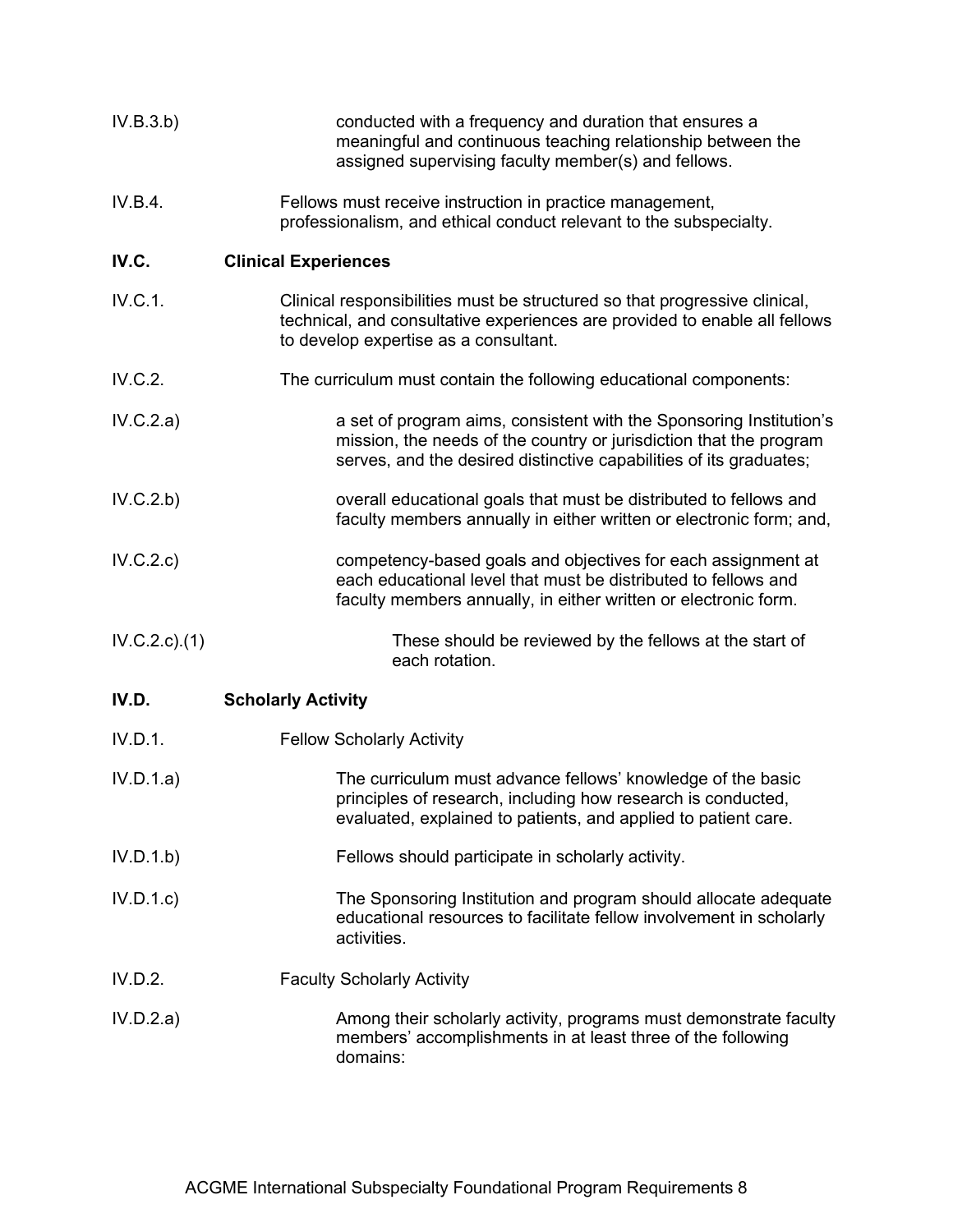| IV.D.2.a)(1)            | research in basic science, education, translational science,<br>patient care, or population health;                                                                                                                                                                                                                                                                                              |
|-------------------------|--------------------------------------------------------------------------------------------------------------------------------------------------------------------------------------------------------------------------------------------------------------------------------------------------------------------------------------------------------------------------------------------------|
| IV.D.2.a)(2)            | peer-reviewed grants;                                                                                                                                                                                                                                                                                                                                                                            |
| IV.D.2.a)(3)            | quality improvement and/or patient safety initiatives;                                                                                                                                                                                                                                                                                                                                           |
| IV.D.2.a)(4)            | systematic reviews, meta-analyses, review articles,<br>chapters in medical textbooks, or case reports;                                                                                                                                                                                                                                                                                           |
| IV.D.2.a)(5)            | creation of curricula, evaluation tools, didactic educational<br>activities, or electronic educational materials;                                                                                                                                                                                                                                                                                |
| IV.D.2.a)(6)            | active membership in national or international committees<br>or leadership in educational organizations; and,                                                                                                                                                                                                                                                                                    |
| IV.D.2.a)(7)            | innovations in education.                                                                                                                                                                                                                                                                                                                                                                        |
| IV.D.2.b)               | The program must demonstrate dissemination of scholarly activity<br>within and external to the program by the following methods:                                                                                                                                                                                                                                                                 |
| IV.D.2.b)(1)            | faculty member participation in grand rounds, posters,<br>workshops, quality improvement presentations, podium<br>presentations, grant leadership, non-peer-reviewed<br>print/electronic resources, articles or publications, book<br>chapters, textbooks, webinars, service on professional<br>committees, or serving as a journal reviewer, journal<br>editorial board member, or editor; and, |
| IV.D.2.b)(2)            | peer-reviewed publication.                                                                                                                                                                                                                                                                                                                                                                       |
| ٧.<br><b>Evaluation</b> |                                                                                                                                                                                                                                                                                                                                                                                                  |
| V.A.                    | <b>Fellow Evaluation</b>                                                                                                                                                                                                                                                                                                                                                                         |
| V.A.1.                  | <b>Formative Evaluation</b>                                                                                                                                                                                                                                                                                                                                                                      |
| V.A.1.a)                | The members of the faculty must directly observe, evaluate, and<br>provide feedback on fellow performance in a timely manner during<br>each rotation or similar educational assignment and document this<br>evaluation at completion of the assignment.                                                                                                                                          |
| V.A.1.b)                | The program must:                                                                                                                                                                                                                                                                                                                                                                                |
| V.A.1.b)(1)             | provide objective assessments of competence in patient<br>care, medical knowledge, practice-based learning and<br>improvement, interpersonal and communication skills,<br>professionalism, and systems-based practice;                                                                                                                                                                           |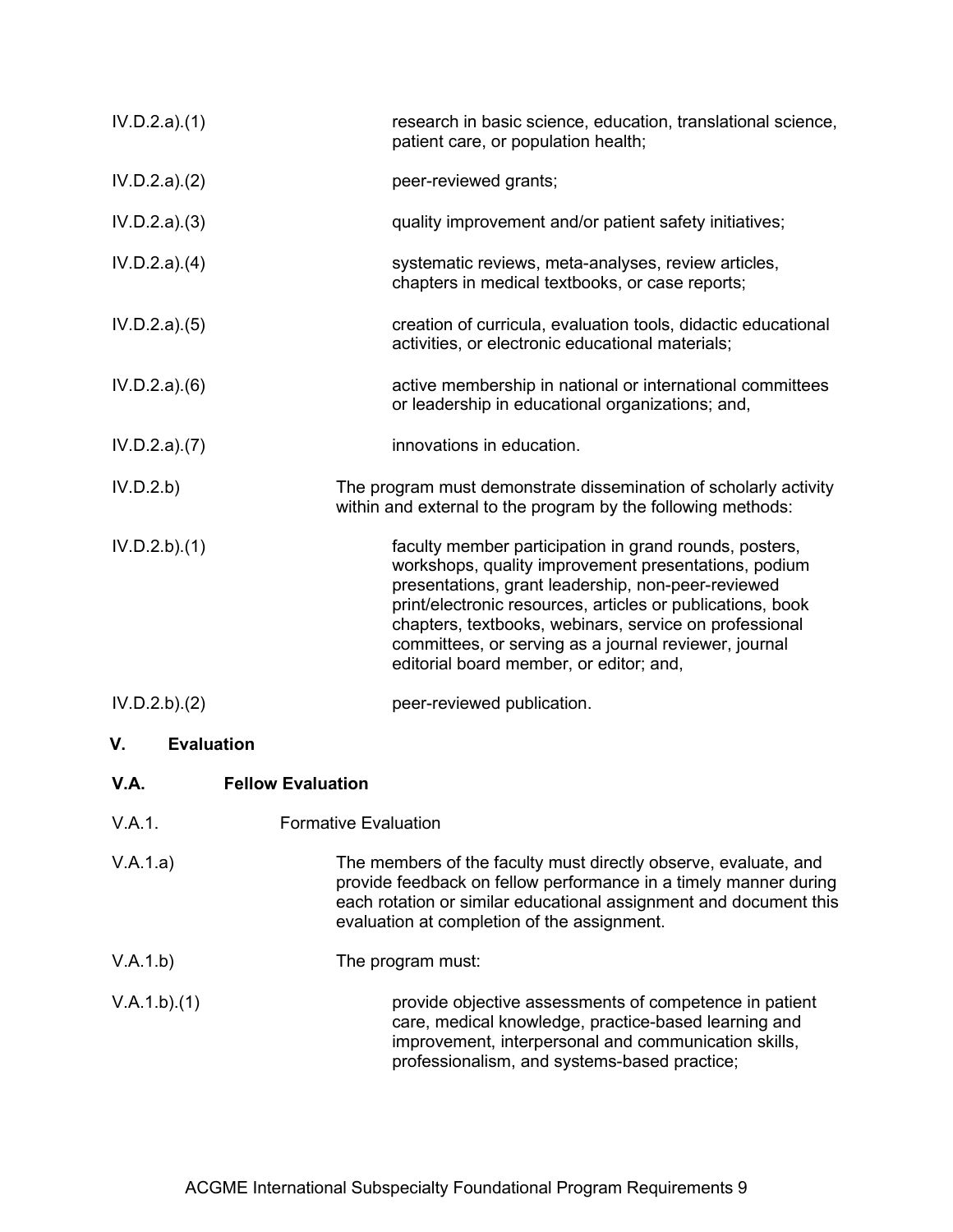| V.A.1.b)(2)   | use multiple evaluators, including faculty members, peers,<br>patients, self, and other professional staff members;                                                                                                                    |
|---------------|----------------------------------------------------------------------------------------------------------------------------------------------------------------------------------------------------------------------------------------|
| V.A.1.b)(3)   | document progressive performance improvement<br>appropriate to educational level in each milestone; and,                                                                                                                               |
| V.A.1.b)(4)   | provide each fellow with a documented semi-annual<br>evaluation of performance with feedback aimed to assist<br>fellows in developing individualized learning plans to<br>capitalize on their strengths and identify areas for growth. |
| V.A.1.c)      | The evaluations of fellow performance must be accessible for<br>review by the individual fellow, in accordance with institutional<br>policy.                                                                                           |
| V.A.1.d)      | Assessment must include a review of case volume, and breadth<br>and complexity of both inpatient and outpatient cases.                                                                                                                 |
| V.A.2.        | <b>Summative Evaluation</b>                                                                                                                                                                                                            |
| V.A.2.a)      | The program director must provide a summative evaluation for<br>each fellow upon completion of the program.                                                                                                                            |
| V.A.2.b)      | This evaluation must become part of the fellow's permanent<br>record maintained by the institution, and must be accessible for<br>review by the fellow in accordance with institutional policy.                                        |
| V.A.2.c)      | The evaluation must:                                                                                                                                                                                                                   |
| V.A.2.c)(1)   | document the fellow's performance during the final period<br>of education; and,                                                                                                                                                        |
| V.A.2.c). (2) | verify the fellow has demonstrated sufficient competence<br>to enter practice without direct supervision.                                                                                                                              |
| V.B.          | <b>Clinical Competency Committee</b>                                                                                                                                                                                                   |
| V.B.1.        | Programs must provide fellows' objective performance evaluations based<br>on the ACGME-I Competencies and regularly evaluations on the<br>Milestones.                                                                                  |
| V.B.2.        | The program director must appoint a Clinical Competency Committee<br>(CCC) to conduct performance evaluations for each fellow.                                                                                                         |
| V.B.3.        | The CCC must:                                                                                                                                                                                                                          |
| V.B.3.a)      | be composed of at least three program faculty members, at least<br>one of whom is a core faculty member;                                                                                                                               |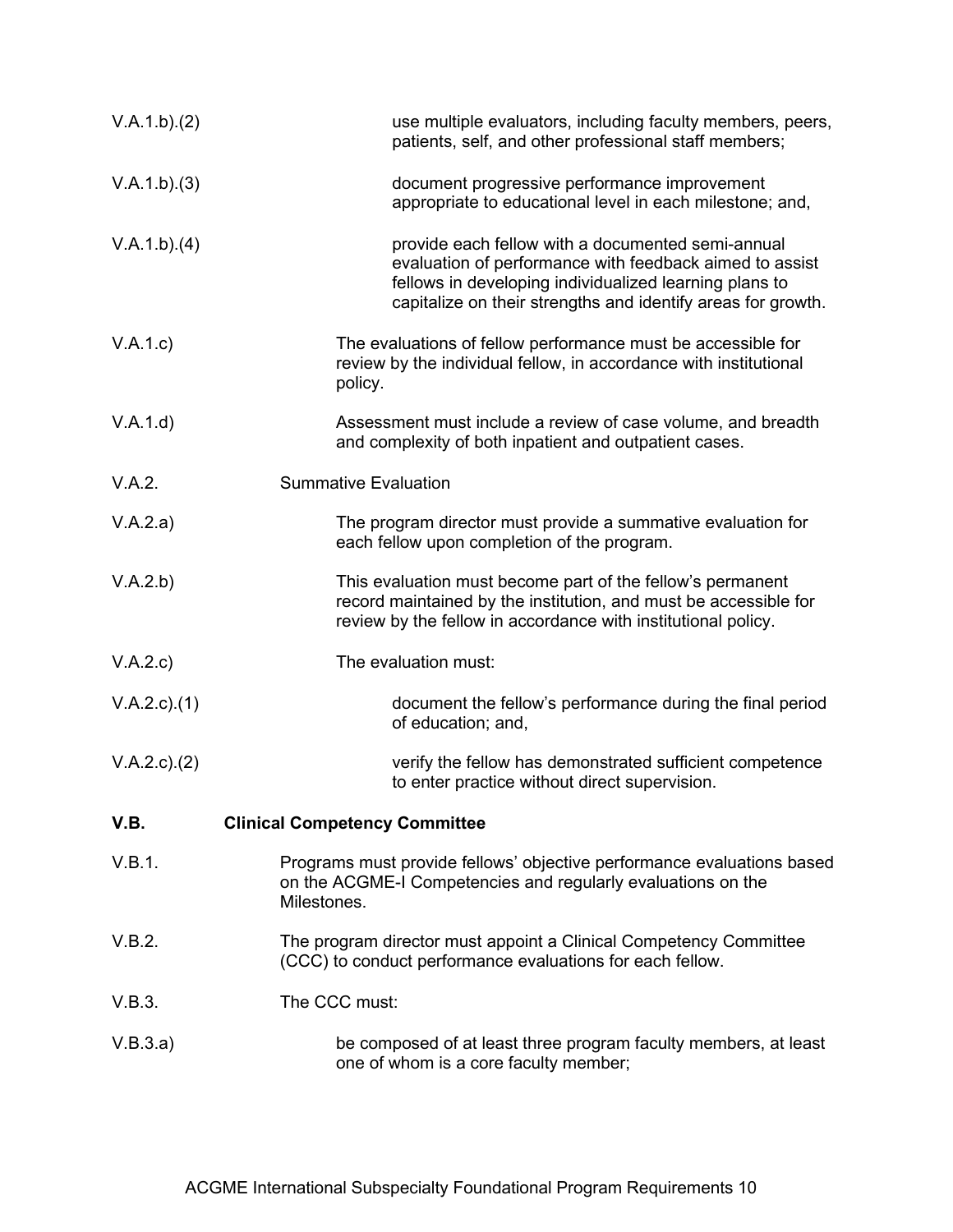| V.B.3.b)           | have a written description of its responsibilities, including its<br>responsibility to the Sponsoring Institution and to the program<br>director; and,                                                                                                                                                                                                                                                                                                                                                                                                                                              |  |
|--------------------|-----------------------------------------------------------------------------------------------------------------------------------------------------------------------------------------------------------------------------------------------------------------------------------------------------------------------------------------------------------------------------------------------------------------------------------------------------------------------------------------------------------------------------------------------------------------------------------------------------|--|
| V.B.3.c)           | participate actively in:                                                                                                                                                                                                                                                                                                                                                                                                                                                                                                                                                                            |  |
| $V.B.3.c$ ). $(1)$ | reviewing all fellow evaluations by all evaluators, Case<br>Logs, Milestones assessments, incident reports, and other<br>data semi-annually; and,                                                                                                                                                                                                                                                                                                                                                                                                                                                   |  |
| $V.B.3.c$ ). $(2)$ | making recommendations to the program director for fellow<br>progress, including promotion, remediation, corrective<br>actions, or dismissal.                                                                                                                                                                                                                                                                                                                                                                                                                                                       |  |
| V.B.4.             | The findings of the CCC and program director must be shared with each<br>fellow on at least a semi-annual basis.                                                                                                                                                                                                                                                                                                                                                                                                                                                                                    |  |
| V.C.               | <b>Faculty Evaluation</b>                                                                                                                                                                                                                                                                                                                                                                                                                                                                                                                                                                           |  |
| V.C.1.             | The program must evaluate faculty member performance as it relates to<br>the educational program at least once per year.                                                                                                                                                                                                                                                                                                                                                                                                                                                                            |  |
| V.C.1.a)           | These evaluations should include a review of each faculty<br>member's clinical teaching abilities, commitment to the<br>educational program, participation in faculty development related<br>to their skills as an educator, clinical knowledge, professionalism,<br>and scholarly activities.                                                                                                                                                                                                                                                                                                      |  |
|                    | Background and Intent: Faculty development is structured programming<br>developed to enhance transference of knowledge, skill, and behavior from<br>the educator to the learner. Faculty development may use a variety of<br>methods, such as a lecture, workshop, or video conference, and can use<br>internal or external resources. Programming is based on the needs of the<br>faculty member(s) (individual or group), and may be specific to the<br>institution or the program. Faculty development programming is reported<br>for the members of the residency program faculty in aggregate. |  |
| V.C.2.             | The evaluation of faculty members must include the confidential<br>evaluations written by the fellows each year.                                                                                                                                                                                                                                                                                                                                                                                                                                                                                    |  |
| V.D.               | <b>Program Evaluation and Improvement</b>                                                                                                                                                                                                                                                                                                                                                                                                                                                                                                                                                           |  |
| V.D.1.             | The program must document formal, systematic evaluation of the<br>curriculum at least once per year that is based on the program's stated<br>mission and aims and monitors and tracks each of the following areas:                                                                                                                                                                                                                                                                                                                                                                                  |  |
| V.D.1.a)           | fellow performance, including Milestones evaluations;                                                                                                                                                                                                                                                                                                                                                                                                                                                                                                                                               |  |
| V.D.1.b)           | faculty development;                                                                                                                                                                                                                                                                                                                                                                                                                                                                                                                                                                                |  |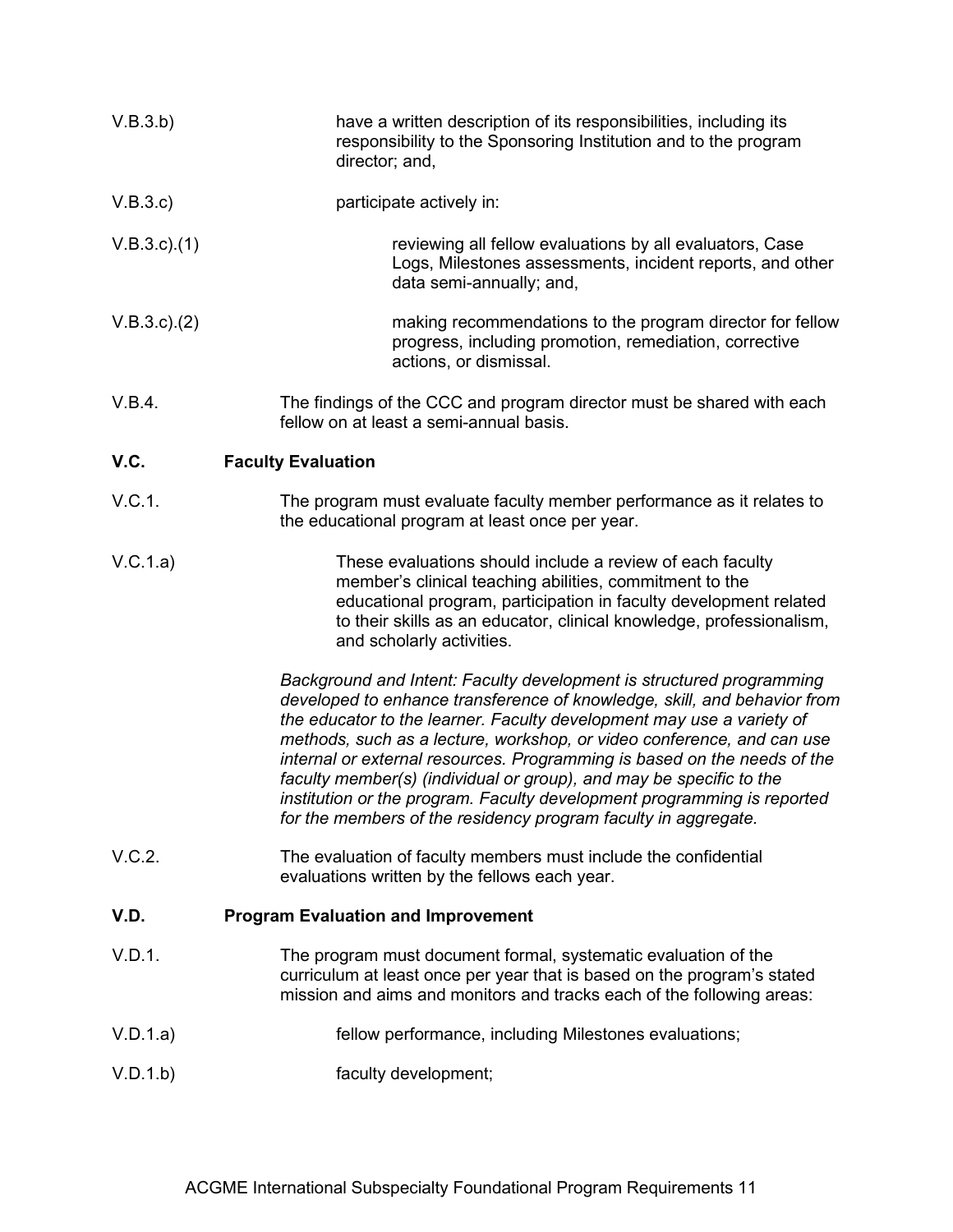| V.D.1.c         | graduate performance, including performance of program<br>graduates taking the certification examination;                                                                                                                                                                         |
|-----------------|-----------------------------------------------------------------------------------------------------------------------------------------------------------------------------------------------------------------------------------------------------------------------------------|
| V.D.1.d         | program quality;                                                                                                                                                                                                                                                                  |
| $V.D.1.d$ $(1)$ | Fellows and faculty members must have the opportunity to<br>evaluate the program confidentially and in writing at a<br>minimum of once per year.                                                                                                                                  |
| $V.D.1.d$ $(2)$ | The program must use the results of fellows' and faculty<br>members' assessments of the program together with other<br>program evaluation results to improve the program.                                                                                                         |
| V.D.1.e         | measures of fellow and faculty member well-being;                                                                                                                                                                                                                                 |
| V.D.1.f         | engagement in quality improvement and patient safety efforts;<br>and,                                                                                                                                                                                                             |
| V.D.1.g         | scholarly activity of fellows and faculty members.                                                                                                                                                                                                                                |
| V.D.2.          | If deficiencies are found, the program should prepare a written plan of<br>action to document initiatives to improve performance in the above listed<br>areas, which should be reviewed and approved by the members of the<br>teaching faculty and documented in meeting minutes. |
| V.D.3.          | Programs that are reviewed annually as part of the Next Accreditation<br>System-International (NAS-I), must complete a Self-Study prior to the<br>program's accreditation site visit.                                                                                             |
| V.D.3.a)        | The Self-Study must include a longitudinal evaluation of the<br>program and its learning environment using data from the<br>following:                                                                                                                                            |
| V.D.3.a)(1)     | the annual reviews of the program; and,                                                                                                                                                                                                                                           |
| V.D.3.a)(2)     | an analysis of the program's strengths and self-identified<br>areas for improvement.                                                                                                                                                                                              |
| V.D.3.b)        | A summary of the Self-Study must be submitted to the DIO.                                                                                                                                                                                                                         |
| V.E.            | <b>Program Evaluation Committee</b>                                                                                                                                                                                                                                               |
| V.E.1.          | The program director must appoint a Program Evaluation Committee<br>(PEC) to evaluate the overall program.                                                                                                                                                                        |
| V.E.2.          | The PEC must:                                                                                                                                                                                                                                                                     |
| V.E.2.a)        | be composed of at least two program faculty members, at least<br>one of whom is a core faculty member, and include fellow<br>representatives from different years of the educational program;                                                                                     |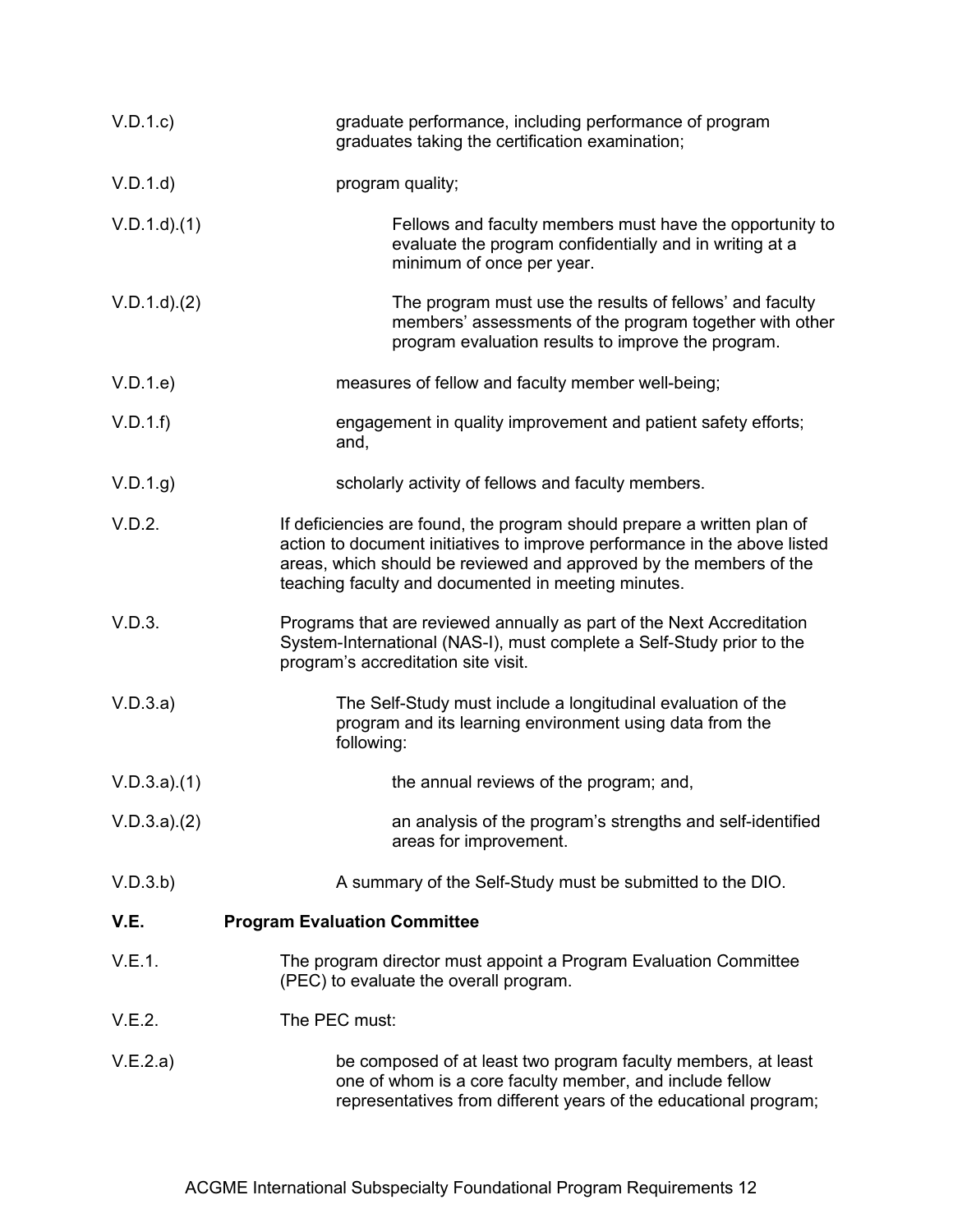| V.E.2.b)           | have a written description of its responsibilities, including its<br>responsibility to the Sponsoring Institution and to the program<br>director; and, |
|--------------------|--------------------------------------------------------------------------------------------------------------------------------------------------------|
| V.E.2.c)           | participate actively in:                                                                                                                               |
| $V.E.2.c$ ). $(1)$ | planning, developing, implementing, and evaluating all<br>significant activities of the program;                                                       |
| $V.E.2.c$ ). $(2)$ | developing competency-based curriculum goals and<br>objectives;                                                                                        |
| $V.E.2.c$ ). $(3)$ | annually reviewing the program using evaluations from<br>faculty members, fellows, and others;                                                         |
| $V.E.2.c$ ). $(4)$ | creating the annual program evaluation document;                                                                                                       |
| $V.E.2.c$ ). $(5)$ | reviewing the GMEC's internal review of the program with<br>recommended action plans; and,                                                             |
| V.E.2.c)(6)        | ensuring that areas of non-compliance with ACGME-I<br>requirements are corrected.                                                                      |

### **VI. The Learning and Working Environment**

#### **VI.A. Principles**

- VI.A.1. The program must be committed to and be responsible for promoting patient safety and fellow well-being and be committed to providing a supportive educational environment.
- VI.A.2. The learning objectives of the program must not be compromised by excessive reliance on fellows to fulfill service obligations.

### **VI.B. Patient Safety**

- VI.B.1. The program and its faculty members and fellows must actively participate in patient safety systems and contribute to a culture of safety.
- VI.B.2. The program must have a structure that promotes safe, interprofessional, team-based care.
- VI.B.3. Education on Patient Safety
- VI.B.3.a) Programs must provide formal educational activities that promote patient safety-related goals, tools, and techniques.
- VI.B.3.b) Residents, fellows, faculty members, and other clinical staff members must: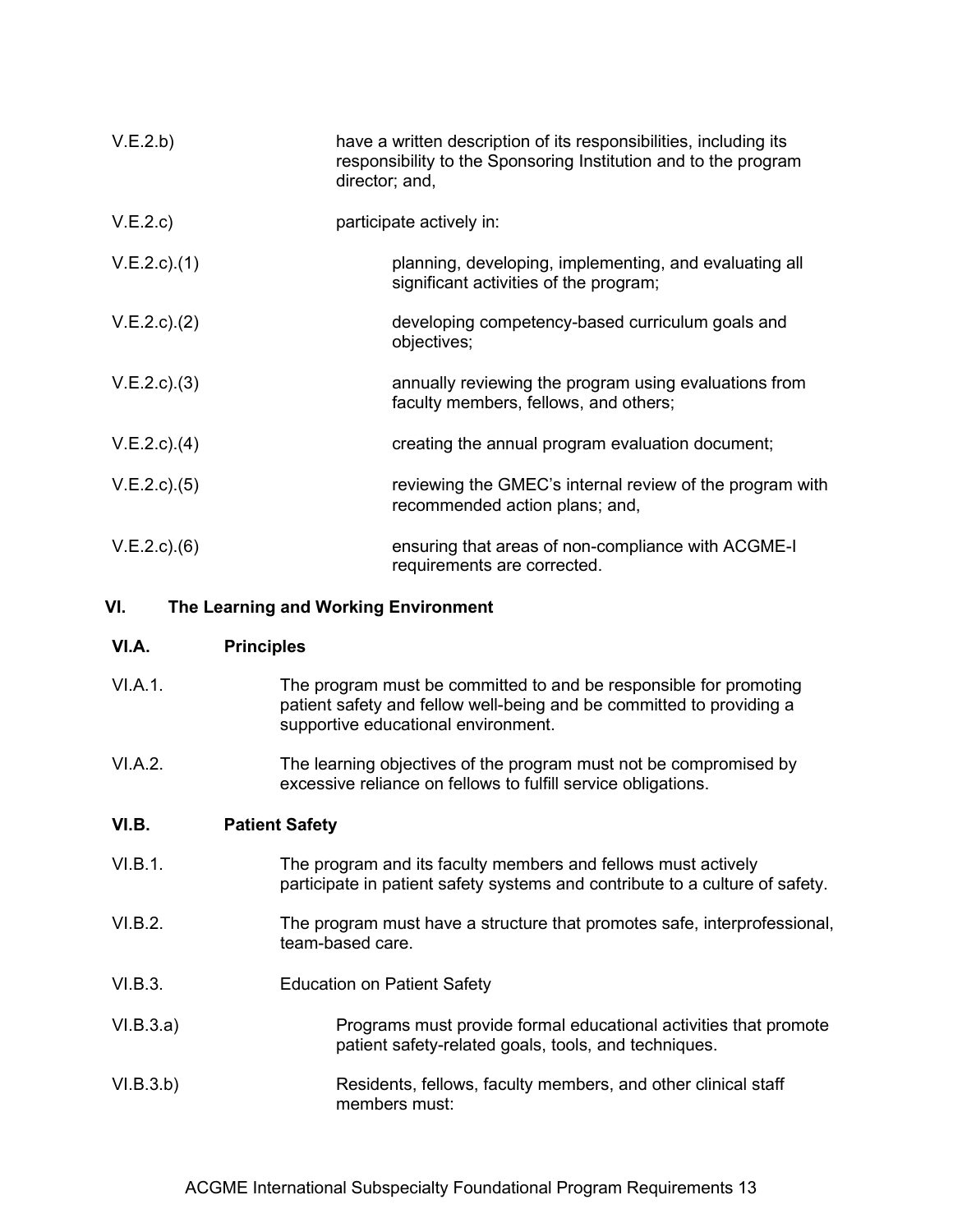| VI.B.3.b)(1) | know their responsibilities in reporting patient safety events<br>at the clinical site; and,                                                                                                                                     |
|--------------|----------------------------------------------------------------------------------------------------------------------------------------------------------------------------------------------------------------------------------|
| VI.B.3.b)(2) | know how to report patient safety events, including near<br>misses, at the clinical site.                                                                                                                                        |
| VI.C.        | <b>Quality Improvement</b>                                                                                                                                                                                                       |
| VI.C.1.      | Fellows must receive training and experience and participate in quality<br>improvement processes, including an understanding of health care<br>disparities.                                                                      |
| VI.C.2.      | Fellows must have the opportunity to participate in interprofessional<br>quality improvement activities.                                                                                                                         |
| VI.D.        | <b>Supervision and Accountability</b>                                                                                                                                                                                            |
| VI.D.1.      | Lines of responsibility for the fellows must be clearly defined.                                                                                                                                                                 |
| VI.D.2.      | The program must ensure that qualified faculty members provide<br>appropriate supervision of fellows in patient care activities.                                                                                                 |
| VI.D.3.      | To promote oversight of fellow supervision while providing fellows with<br>graded authority and responsibility, the program must have a supervision<br>policy that includes the following classifications of supervision:        |
| VI.D.3.a)    | Direct Supervision: The supervising physician is physically present<br>with the fellow and patient.                                                                                                                              |
| VI.D.3.b)    | Indirect Supervision with Direct Supervision Immediately<br>Available: The supervising physician is physically within the site of<br>patient care and available to provide direct supervision.                                   |
| VI.D.3.c     | Indirect Supervision with Direct Supervision Available: The<br>supervising physician is available by phone or other means, and<br>able to provide supervision. but is not physically present within the<br>site of patient care. |
| VI.D.3.d     | Oversight: The supervising physician is available to provide review<br>and feedback of procedures or patient care encounters after care<br>is delivered.                                                                         |
| VI.E.        | Professionalism                                                                                                                                                                                                                  |

VI.E.1. Programs must educate fellows and faculty members concerning the professional responsibilities of physicians, including their obligation to be appropriately rested and fit to provide patient care.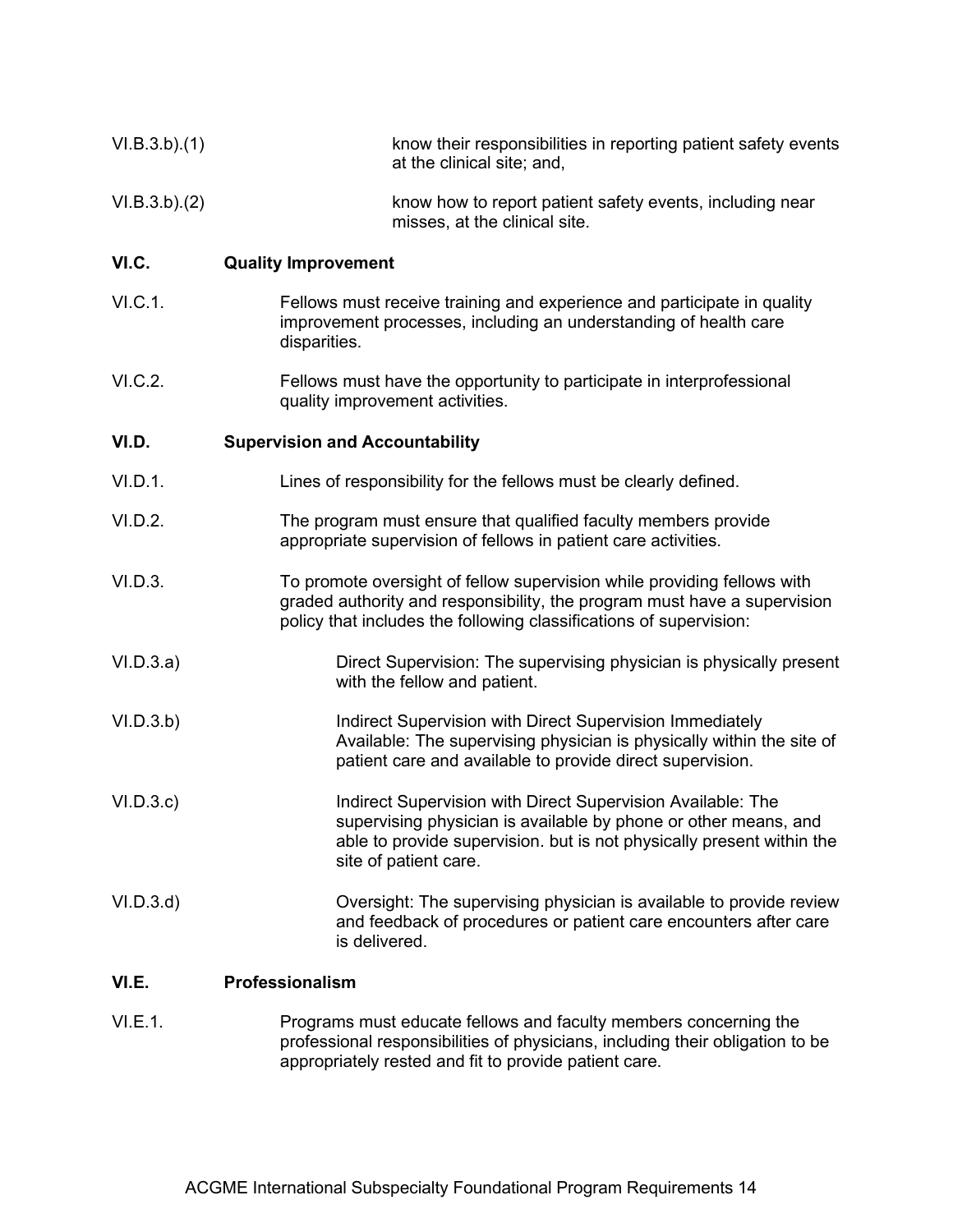- VI.E.2. The program must provide a culture of professionalism that supports patient safety and personal responsibility.
- VI.E.3. Programs must provide a professional, civil, and respectful environment that is free from mistreatment, abuse, or coercion of students, residents, fellows, and faculty members.

### **VI.F. Well-Being**

- VI.F.1. Programs, in partnership with its Sponsoring Institution, must demonstrate a responsibility to address well-being of fellows and faculty members, which includes policies and programs that encourage optimal well-being, access to health and personal care, and recognition of burnout, depression, and substance abuse.
- VI.F.2. The responsibility of the program, in partnership with its Sponsoring Institution, to address well-being must include:
- VI.F.2.a) attention to scheduling, work intensity, and work compression minimizing non-physician obligations and providing administrative support to impact fellow well-being;
- VI.F.2.b) evaluating workplace safety;
- VI.F.2.c) providing the opportunity to attend medical, mental health, and dental care appointments; and,
- VI.F.2.d) attention to fellow and faculty member burnout, depression, and substance abuse.
- VI.F.3. The program, in partnership with its Sponsoring Institution, must educate faculty members and fellows in identification of the symptoms of burnout, depression, and substance abuse, including means to assist those who experience these conditions. Fellows and faculty members must also be educated to recognize those symptoms in themselves and how to seek appropriate care.
- VI.F.3.a) The program, in partnership with its Sponsoring Institution, must encourage fellows and faculty members to alert the program director or other designated personnel or programs when they are concerned that another resident, fellow, or faculty member may be displaying signs of burnout, depression, substance abuse, suicidal ideation, or potential for violence.
- VI.F.4. When fellows are unable to attend work due to circumstances such as fatigue, illness, family emergencies, or parental responsibilities, the program must allow an appropriate length of absence from patient care responsibilities.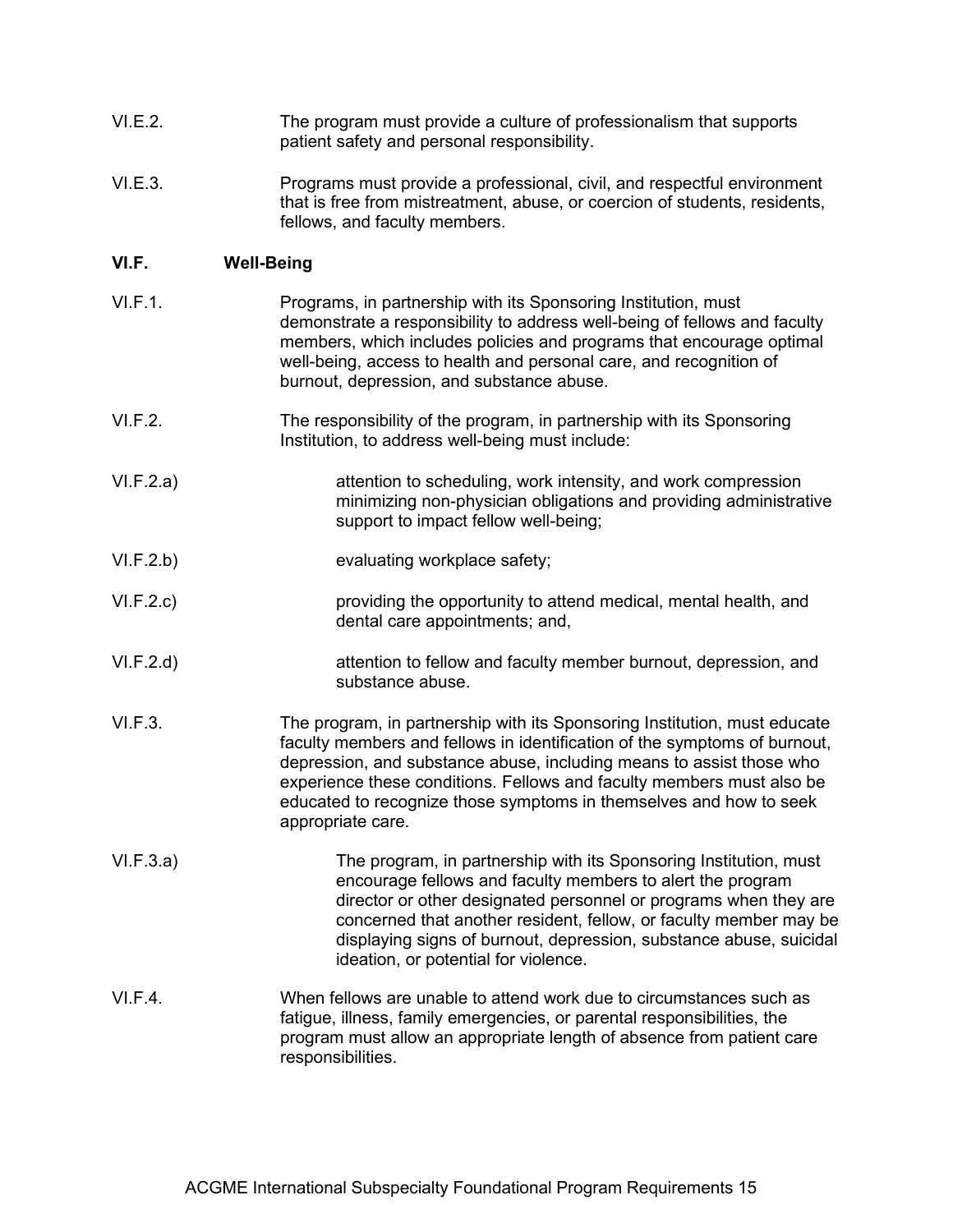| VI.F.4.a) | Fellows must be permitted to take leave from patient care<br>responsibilities without fear of negative consequences.                                                                                                                   |
|-----------|----------------------------------------------------------------------------------------------------------------------------------------------------------------------------------------------------------------------------------------|
| VI.G.     | <b>Fatigue</b>                                                                                                                                                                                                                         |
| VI.G.1.   | Faculty members and fellows must be educated to recognize the signs of<br>fatigue and sleep deprivation and must adopt and apply policies to<br>prevent and counteract its potential negative effects on patient care and<br>learning. |
| VI.G.2.   | The program, in partnership with its Sponsoring Institution, must ensure<br>adequate sleeping facilities and safe transportation options for fellows<br>who may be too fatigued to safely return home.                                 |
| VI.H.     | <b>Transitions of Care</b>                                                                                                                                                                                                             |
| VI.H.1.   | The program must design clinical assignments to optimize transitions in<br>patient care, including their safety, frequency, and structure.                                                                                             |
| VI.H.2.   | The program, in partnership with its Sponsoring Institutions, must ensure<br>and monitor effective, structured hand-over processes to facilitate both<br>continuity of care and patient safety.                                        |
| VI.H.3.   | The program and its clinical sites must maintain and communicate<br>schedules of attending physicians and fellows currently responsible for<br>care.                                                                                   |
| VI.I.     | <b>Clinical Experience and Education</b>                                                                                                                                                                                               |
| V1.1.1.   | Fellows must accurately report their clinical and educational work hours,<br>patient outcomes, Case Logs, and clinical experience data.                                                                                                |
| V1.1.2.   | Clinical and educational work hours must be limited to 80 hours per week,<br>averaged over a four-week period, inclusive of all in-house clinical and<br>educational activities and clinical work done at home.                        |
| V1.1.3.   | Fellows must be provided with one day in seven free from all educational<br>and clinical responsibilities, averaged over a four-week period, inclusive<br>of in-house call.                                                            |
| V1.1.4.   | Adequate time for rest and personal activities must be provided.                                                                                                                                                                       |
| V1.1.4.a) | This should consist of an eight-hour time period provided between<br>all daily duty periods and a 14-hour period after 24 hours of in-<br>house call.                                                                                  |
| VI.J.     | <b>On-call Activities</b>                                                                                                                                                                                                              |
| VI.J.1.   | In-house call must occur no more frequently than every third night,<br>averaged over a four-week period.                                                                                                                               |